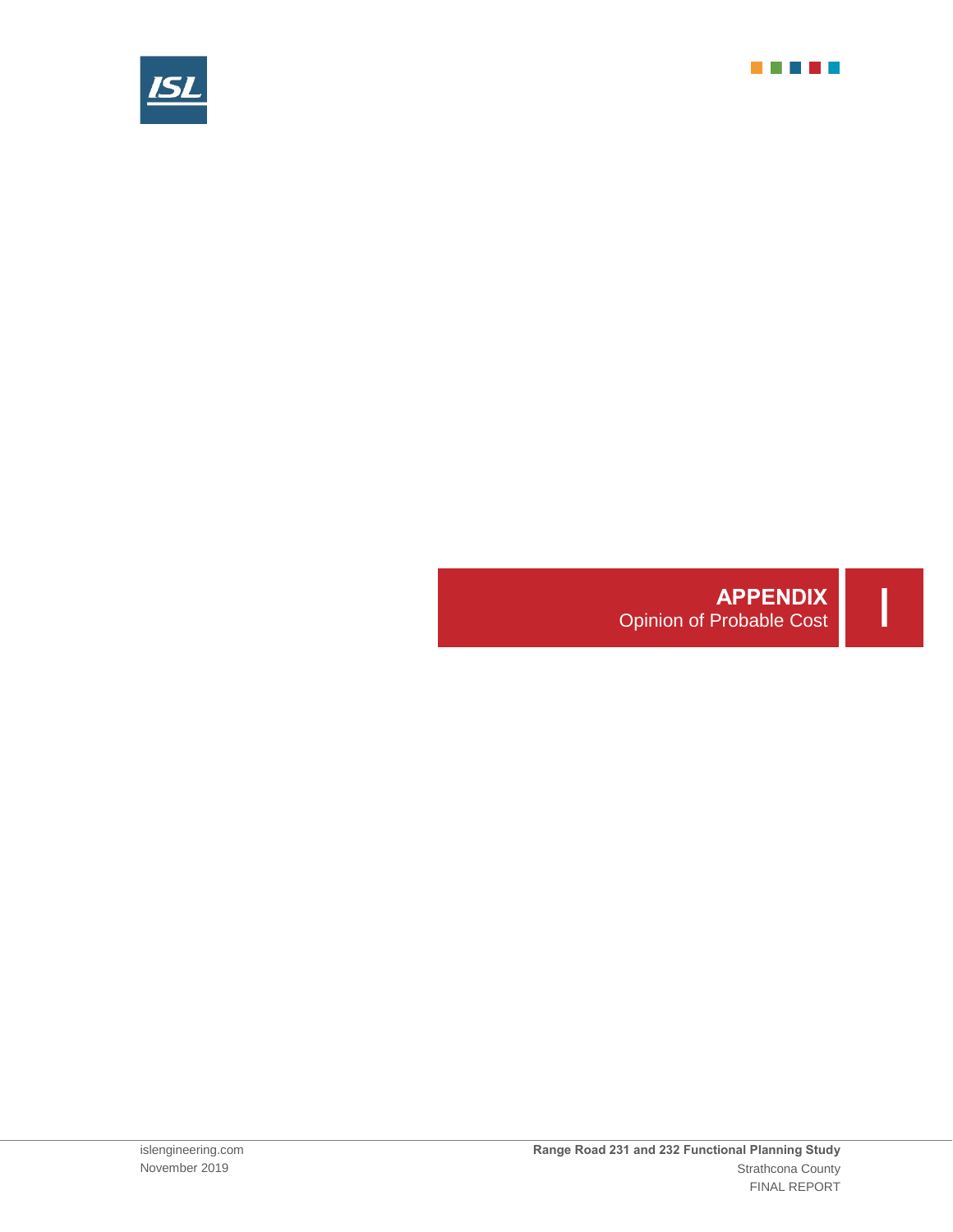## Range Road 231 Cost Estimate

|                                                       |                |                                | Short Term Stage |                      | Ultimate (Long Term) Stage |                                |  |
|-------------------------------------------------------|----------------|--------------------------------|------------------|----------------------|----------------------------|--------------------------------|--|
| Cost Item                                             | Rate           | Unit Rate                      | Quantity         | Cost                 | Quantity                   | Cost                           |  |
| Roadways                                              |                |                                |                  |                      |                            |                                |  |
| Remove Existing Pavement Surface                      | \$16.00        | \$16/ sq m                     | 11,700           | \$187,200.00         | 0                          | \$0.00                         |  |
| Clearing and Grubbing                                 | \$3.50         | \$3.5 / sq m                   | 3,600            | \$12,600.00          | 7,500                      | \$26,250.00                    |  |
| <b>Common Excavation</b>                              | \$12.00        | \$12 / m3                      | 16,200           | \$194,400.00         | 20,100                     | \$241,200.00                   |  |
| <b>Waste Excavation</b>                               | \$28.00        | \$28/m3                        | 3,100            | \$86,800.00          | 1,500                      | \$42,000.00                    |  |
| <b>Borrow Excavation</b>                              | \$40.00        | \$40/m3                        | 0                | \$0.00               | 0                          | \$0.00                         |  |
| <b>Ditch Regrading</b>                                | \$18.00        | \$18 / m3                      | 4,500            | \$81,000.00          | 20,000                     | \$360,000.00                   |  |
| <b>Waste Topsoil Excavation</b>                       | \$28.00        | $\frac{28}{10}$ m3             | 5,100            | \$142,800.00         | 6,100                      | \$170,800.00                   |  |
| Prepared Subgrade                                     | \$5.00         | $$5/$ sq m                     | 24,200           | \$121,000.00         | 12,500                     | \$62,500.00                    |  |
| <b>Granular Base Course</b>                           | \$100.00       | $$100$ / sq m                  | 4,900            | \$490,000.00         | 1,000                      | \$100,000.00                   |  |
| Asphalt Concrete Pavement                             | \$65.00        | \$65 / sq m                    | 24,200           | \$1,573,000.00       | 5,000                      | \$325,000.00                   |  |
| Roundabout Construction                               | \$300,000.00   | \$300,000 / EA                 | $\mathbf{1}$     | \$300,000.00         | 3                          | \$900,000.00                   |  |
| Seeding/Topsoil                                       | \$10.00        | \$10 / sq m                    | 11,000           | \$110,000.00         | 22,100                     | \$221,000.00                   |  |
| Concrete Curb and Gutter                              | \$90.00        | \$90 / m                       | 3,100            | \$279,000.00         | 0                          | \$0.00                         |  |
| Concrete Curb Ramp                                    | \$3,000.00     | \$3000 / EA                    | $\overline{2}$   | \$6,000.00           | 14                         | \$42,000.00                    |  |
| 3m Asphalt Multi-Use Trail                            | \$50.00        | \$50 / sq m                    | 900              | \$45,000.00          | 2,900                      | \$145,000.00                   |  |
| Access Closure / Relocation                           | \$11,000.00    | \$11,000 / EA                  | 0                | \$0.00               | $\mathbf{1}$               | \$11,000.00                    |  |
| Access Closure / Relocation with Subdivision          | \$0.00         | \$0/EA                         | 0                | \$0.00               | $\overline{4}$             | \$0.00                         |  |
| Speed Limit and Pedestrian Crossing Signs             | \$350.00       | \$350 / EA                     | $\overline{6}$   | \$2,100.00           | 18                         | \$6,300.00                     |  |
| Paint lines                                           | \$19.00        | \$19/m                         | 1,300            | \$24,700.00          | 4,900                      | \$93,100.00                    |  |
| <b>Utilities</b>                                      |                |                                |                  |                      |                            |                                |  |
| Power Line Relocations - Overhead                     | \$100,000.00   | \$100,000 / km                 | 0                | \$0.00               | 1.6                        | \$160,000.00                   |  |
| High Pressure Natural Gas Relocation                  | \$2,000,000.00 | \$2,000,000 / km               | 0                | \$0.00               | $0*$                       | \$0.00                         |  |
| Low Pressure Natural Gas Relocation                   | \$100,000.00   | \$100,000 / km                 | 0.7              | \$70,000.00          | 1.8                        | \$180,000.00                   |  |
| Telecomunication Trench**                             |                | \$<br>$\overline{\phantom{a}}$ | 1,200            | \$0.00               | 100                        | \$0.00                         |  |
| Telecomunication Pedestals**                          |                | \$                             | 0                |                      | 8                          | \$0.00                         |  |
| <b>Drainage</b>                                       |                |                                |                  |                      |                            |                                |  |
| Culverts                                              | \$350.00       | \$350/m                        | 0                | \$0.00               | 8                          | \$2,800.00                     |  |
| <b>Storm Pipe</b>                                     | \$400.00       | \$400 / m                      | 610              | \$244,000.00         | 0                          | \$0.00                         |  |
| Catchbasin Leads                                      | \$4,000.00     | \$4,000 / EA                   | 165              | \$660,000.00         | 0                          | \$0.00                         |  |
| Catchbasins                                           | \$150.00       | \$150/m                        | 11               | \$1,650.00           | 0                          | \$0.00                         |  |
| <b>Storm Manholes</b>                                 | \$2,000.00     | \$2000 / EA                    | 6                | \$12,000.00          | $\mathbf 0$                | \$0.00                         |  |
| Right-of-way                                          |                |                                |                  |                      |                            |                                |  |
| Land Value                                            | \$150,000.00   | \$150,000 / acre               | 1.05             | \$157,950.00         | 0                          | \$0.00                         |  |
| Damages                                               |                |                                |                  | \$ 52,800.00         |                            | \$0.00                         |  |
| <b>Incidental Costs</b>                               |                |                                |                  | \$100,000.00         |                            | \$0.00                         |  |
|                                                       |                |                                |                  | Total \$4,954,000.00 | Total                      | \$3,089,000.00                 |  |
| Contingency (15%) \$744,000.00                        |                |                                |                  |                      |                            | \$464,000.00                   |  |
| Total with Contingency \$5,698,000.00                 |                |                                |                  |                      |                            | \$3,553,000.00                 |  |
| Engineering (10%) \$570,000.00                        |                |                                |                  |                      |                            | \$356,000.00<br>\$3,909,000.00 |  |
| Total with Contingency and Engineering \$6,268,000.00 |                |                                |                  |                      |                            |                                |  |

Notes:

\* Pipelines locations should be confirmed with utility provider. Utilities may not conflict if work remains in the Road Right-of-Way and ties in south of existing Wye Road intersection.

\*\* Costs for telecommunications relocation will be responsibility of telecommunications provider as it is within road right-of-way.

## Assumptions:

Assume Existing Roadway Structure of 500mm

Assume Existing Topsoil Thickness of 300mm

Assume Existing GBC and ACP Thickness of 300mm

Assume New GBC Pavement Structure of 200mm

Assume New Asphalt Concrete Pavement Structure of 250mm

Assume Roundabout Construction does not require existing pavement to be removed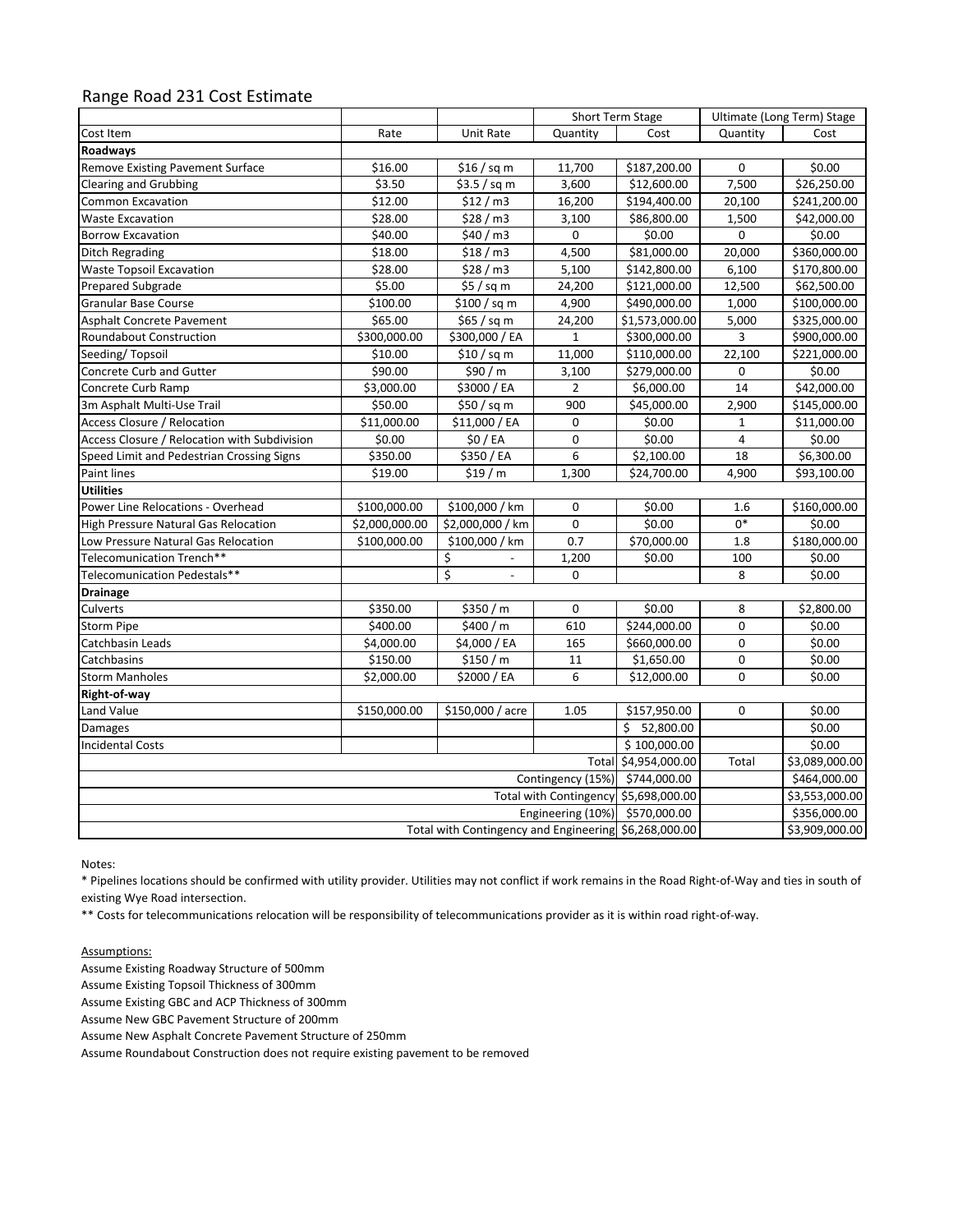## Range Road 232 Cost Estimate

|                                             |                |                  | Short Term Stage |             | Ultimate (Long Term) Stage |             |
|---------------------------------------------|----------------|------------------|------------------|-------------|----------------------------|-------------|
| Cost Item                                   | Rate           | Unit Rate        | Quantity         | Cost        | Quantity                   | Cost        |
| Roadways                                    |                |                  |                  |             |                            |             |
| Remove Existing Pavement Surface            | \$16.00        | \$16 / sq m      | 10,200           | \$163,200   | 0                          | \$0         |
| <b>Clearing and Grubbing</b>                | \$3.50         | \$3.5 / sq m     | 4,900            | \$17,150    | 10,300                     | \$36,050    |
| <b>Common Excavation</b>                    | \$12.00        | \$12/m3          | 10,900           | \$130,800   | 21,800                     | \$261,600   |
| <b>Waste Excavation</b>                     | \$28.00        | \$28 / m3        | 4,200            | \$117,600   | 1,400                      | \$39,200    |
| <b>Borrow Excavation</b>                    | \$40.00        | \$40/m3          | 0                | \$0         | 0                          | \$0         |
| Ditch Regrading                             | \$18.00        | \$18/m3          | 9,900            | \$178,200   | 18,000                     | \$324,000   |
| <b>Waste Topsoil Excavation</b>             | \$28.00        | \$28/m3          | 3,300            | \$92,400    | 6,600                      | \$184,800   |
| <b>Prepared Subgrade</b>                    | \$5.00         | $$5/$ sq m       | 7,900            | \$39,500    | 11,300                     | \$56,500    |
| Granular Base Course                        | \$100.00       | \$100 / sq m     | 3,800            | \$380,000   | 1,000                      | \$100,000   |
| Asphalt Concrete Pavement                   | \$65.00        | \$65 / sq m      | 18,100           | \$1,176,500 | 4,500                      | \$292,500   |
| <b>Roundabout Construction</b>              | \$300,000.00   | \$300,000 / EA   | $\mathbf{1}$     | \$300,000   | 4                          | \$1,200,000 |
| Seeding/Topsoil                             | \$10.00        | \$10 / sq m      | 10,900           | \$109,000   | 21,800                     | \$218,000   |
| Concrete Curb and Gutter                    | \$90.00        | \$90 / m         | 3,200            | \$288,000   | 0                          | \$0         |
| Concrete Curb Ramp                          | \$3,000.00     | \$3000 / EA      | 8                | \$24,000    | 11                         | \$33,000    |
| 3m Asphalt Multi-Use Trail                  | \$50.00        | \$50 / sq m      | 2,200            | \$110,000   | 6,000                      | \$300,000   |
| Access Closure / Relocation                 | \$11,000.00    | \$11,000 / EA    | $\mathbf{1}$     | \$11,000    | $\overline{7}$             | \$77,000    |
| Speed Limit and Pedestrian Crossing Signs   | \$350.00       | \$350 / EA       | 11               | \$3,850     | 14                         | \$4,900     |
| Paint lines                                 | \$19.00        | \$19/m           | 1,400            | \$26,600    | 5,600                      | \$106,400   |
| <b>Utilities</b>                            |                |                  |                  |             |                            |             |
| Power Line Relocations - Overhead           | \$100,000.00   | \$100,000 / km   | 0.8              | \$80,000    | 0.8                        | \$80,000    |
| <b>High Pressure Natural Gas Relocation</b> | \$2,000,000.00 | \$2,000,000 / km | $2***$           | \$4,000,000 |                            |             |
| Low Pressure Natural Gas Relocation         | \$100,000.00   | \$100,000 / km   | 0.2              | \$20,000    | 1.8                        | \$180,000   |
| Telecomunication Trench**                   |                | \$               | 2.4              |             | 5                          |             |
| Telecomunication Pedestals**                |                | \$               | 8                |             | 8                          |             |
| <b>Drainage</b>                             |                |                  |                  |             |                            |             |
| Culverts                                    | \$350.00       | \$350 / m        | 0                | \$0         | 12                         | \$4,200     |
| <b>Storm Pipe</b>                           | \$400.00       | \$400 / m        | 355              | \$142,000   | 0                          | \$0         |
| Catchbasin Leads                            | \$150.00       | \$150/m          | 120              | \$18,000    | 0                          | \$0         |
| Catchbasins                                 | \$4,000.00     | \$4,000 / EA     | 8                | \$32,000    | 0                          | \$0         |
| <b>Storm Manholes</b>                       | \$2,000.00     | \$2000 / EA      | 3                | \$6,000     | 0                          | \$0         |
| Right-of-way                                |                |                  |                  |             |                            |             |
| Land Value                                  | \$150,000.00   | \$150,000 / acre | 1.81             | \$270,900   | 0.245                      | \$36,750    |
| Damages                                     |                |                  |                  | \$79,200    |                            | \$118,800   |
| <b>Incidental Costs</b>                     |                |                  |                  | \$160,000   |                            | \$180,000   |
| Total                                       |                |                  |                  |             | Total                      | \$3,834,000 |
| Contingency (15%)                           |                |                  |                  |             |                            | \$576,000   |
| <b>Total with Contingency</b>               |                |                  |                  |             |                            | \$4,410,000 |
| Engineering (10%)                           |                |                  |                  |             |                            | \$441,000   |
| Total with Contingency and Engineering      |                |                  |                  |             |                            | \$4,851,000 |

Notes:

\* Pipelines locations should be confirmed with utility provider. Utilities may not conflict if work remains in the road right-of-way and ties in south of existing Wye Road intersection.

\*\* Costs for telecommunications relocation will be responsibility of telecommunications provider as it is within road right-of-way.

Assumptions:

Assume Existing Roadway Structure of 500mm

Assume Existing Topsoil Thickness of 300mm

Assume Existing GBC and ACP Thickness of 300mm

Assume New GBC Pavement Structure of 200mm

Assume New Asphalt Concrete Pavement Structure of 250mm

Assume Roundabout Construction does not require existing pavement to be removed